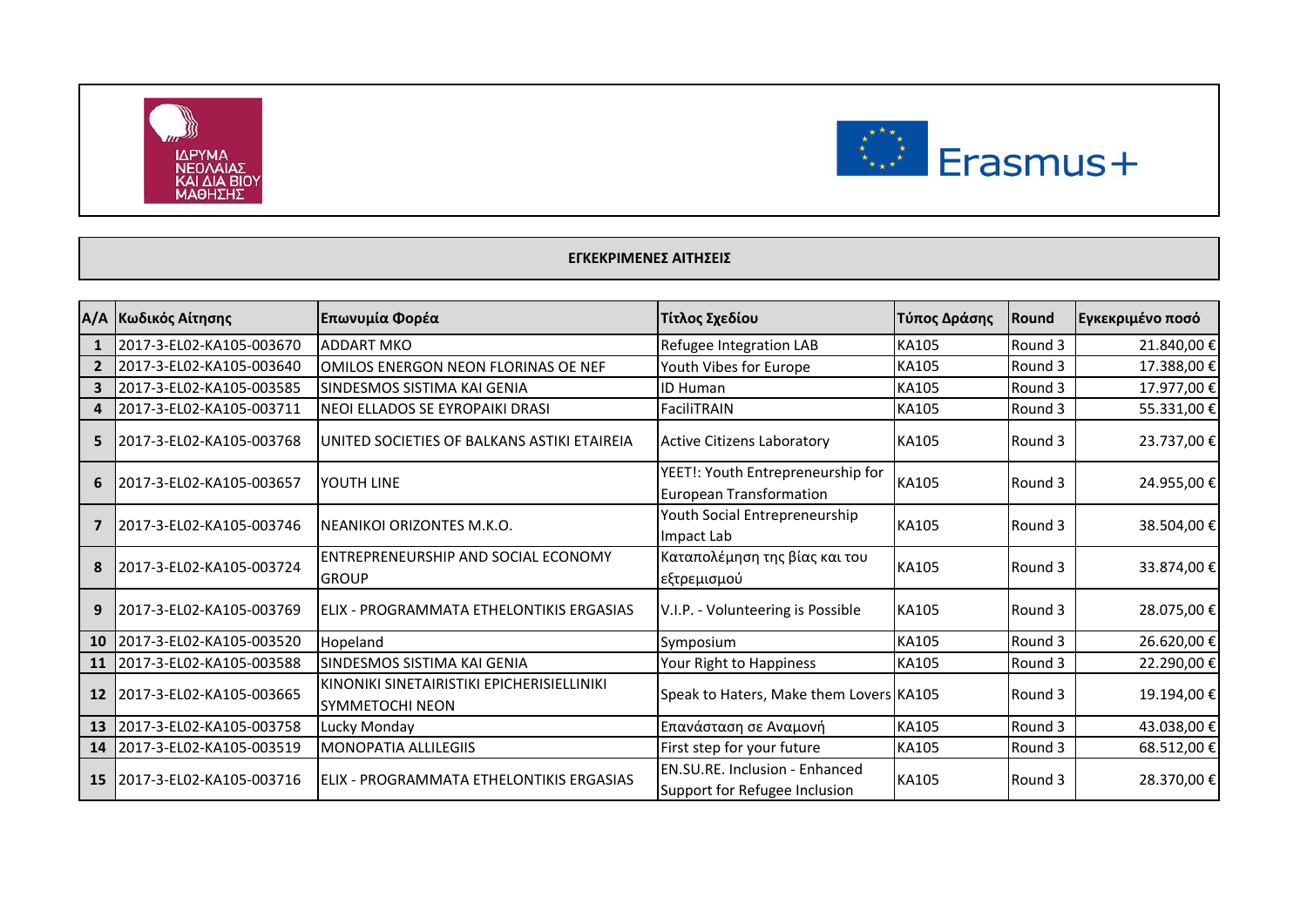| 16              | 2017-3-EL02-KA105-003453 | UNITED SOCIETIES OF BALKANS ASTIKI ETAIREIA                                                                                             | Diversity In Visual Arts vol. 2                                  | KA105        | Round 3 | 39.195,00€ |
|-----------------|--------------------------|-----------------------------------------------------------------------------------------------------------------------------------------|------------------------------------------------------------------|--------------|---------|------------|
| 17              | 2017-3-EL02-KA105-003484 | UNITED SOCIETIES OF BALKANS ASTIKI ETAIREIA                                                                                             | Roma Storytelling Adventure                                      | KA105        | Round 3 | 28.608,00€ |
| 18              | 2017-3-EL02-KA105-003655 | NEANIKI EKSELIXI 18 (M.K.O)                                                                                                             | Incluseum                                                        | KA105        | Round 3 | 20.325,00€ |
| 19              | 2017-3-EL02-KA105-003580 | PENTHESILEIA                                                                                                                            | <b>E-NTELLIGENCE</b>                                             | KA105        | Round 3 | 23.275,00€ |
| 20              | 2017-3-EL02-KA105-003725 | HELLAS FOR US ASTIKI MI KERDOSKOPIKI MI<br><b>KYBERNITIKI ETERIA</b>                                                                    | HONEY, Healthy Options: Nutrition<br>and Exercise for Youth      | KA105        | Round 3 | 38.300,00€ |
| 21              | 2017-3-EL02-KA105-003477 | Civil Education & Training Platform - Hellas                                                                                            | Let's speak about it! - Youth and<br><b>Emotional Well-being</b> | KA105        | Round 3 | 30.022,00€ |
| 22              | 2017-3-EL02-KA105-003662 | DreamTeam                                                                                                                               | Get up, Start up                                                 | KA105        | Round 3 | 20.895,00€ |
| 23              | 2017-3-EL02-KA105-003734 | ORAMA NEON - YOUTHORAMA                                                                                                                 | Μία μπάλα για όλους τους νέους                                   | KA105        | Round 3 | 58.980,00€ |
| 24              | 2017-3-EL02-KA105-003652 | SOCIAL YOUTH DEVELOPMENT CIVIL NONPROFIT<br><b>SOCIETY</b>                                                                              | kNOWledge Inclusion                                              | KA105        | Round 3 | 27.425,00€ |
| 25              | 2017-3-EL02-KA105-003506 | <b>PRAXIS</b>                                                                                                                           | MEDIART -coming together                                         | KA105        | Round 3 | 55.545,00€ |
| 26              | 2017-3-EL02-KA105-003565 | ACTION AID HELLAS ASTIKI MI KERDOSKOPIKI<br><b>ETAIRIA</b>                                                                              | ActionAid's Community Center in<br>Athens                        | KA105        | Round 3 | 8.950,00€  |
| 27              | 2017-3-EL02-KA105-003583 | <b>IASIS</b>                                                                                                                            | Awake your soul                                                  | KA105        | Round 3 | 49.480,00€ |
| 28              | 2017-3-EL02-KA105-003496 | INSTITOUTO POLITISMOU LAOGRAFIAS<br>ATHLITISMOU KAI NEON TEHNOLOGION                                                                    | Developing skills and initiatives<br>through EVS                 | KA105        | Round 3 | 56.782,00€ |
| 29              | 2017-3-EL02-KA105-003639 | Joyce 'n' Fun Kinoniki Syneteristiki Epihirisi                                                                                          | Joyce 'n' Fun for all 2018                                       | <b>KA105</b> | Round 3 | 3.060,00€  |
| 30              | 2017-3-EL02-KA105-003488 | You in Europe                                                                                                                           | Οι Εθελοντές για την κοινωνία                                    | KA105        | Round 3 | 36.321,00€ |
| 31              | 2017-3-EL02-KA105-003538 | SOCIAL YOUTH DEVELOPMENT CIVIL NONPROFIT<br><b>SOCIETY</b>                                                                              | <b>Traditional Arts For Inclusion</b>                            | KA105        | Round 3 | 10.240,00€ |
| 32 <sub>2</sub> | 2017-3-EL02-KA105-003707 | <b>ANEMOS ANANEOSIS KOINONIKI SYNETAIRISTIKI</b><br>EPICHEIRISI GIA TIN KOINONIKI KAI PRASINI<br>OIKONOMIA TIN KAINOTOMIA TON POLITISMO | <b>VOLUNTEERS for WELCOMMON</b>                                  | <b>KA105</b> | Round 3 | 10.697,00€ |
| 33              | 2017-3-EL02-KA105-003491 | SOLIDARITY MISSION CIVIL NON PROFIT COMPANY Social Changemakers                                                                         |                                                                  | KA105        | Round 3 | 56.570,00€ |
| 34              | 2017-3-EL02-KA105-003619 | ORFEAS A.M.K.E.                                                                                                                         | Active participation in EVS                                      | <b>KA105</b> | Round 3 | 12.180,00€ |